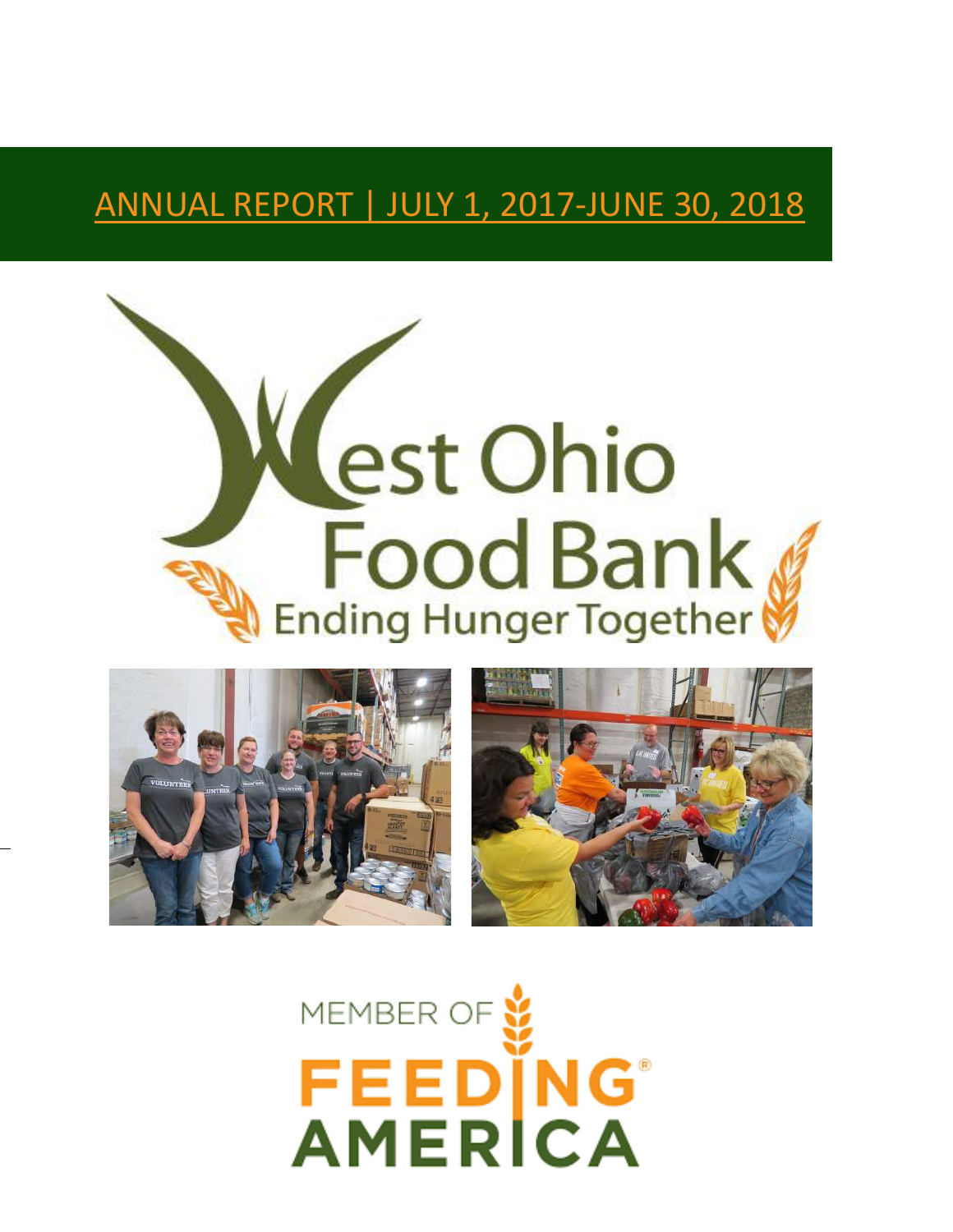# **TABLE OF CONTENTS**

| STATISTICS FOR WEST OHIO FOOD BANK9 |
|-------------------------------------|
|                                     |
|                                     |
|                                     |
|                                     |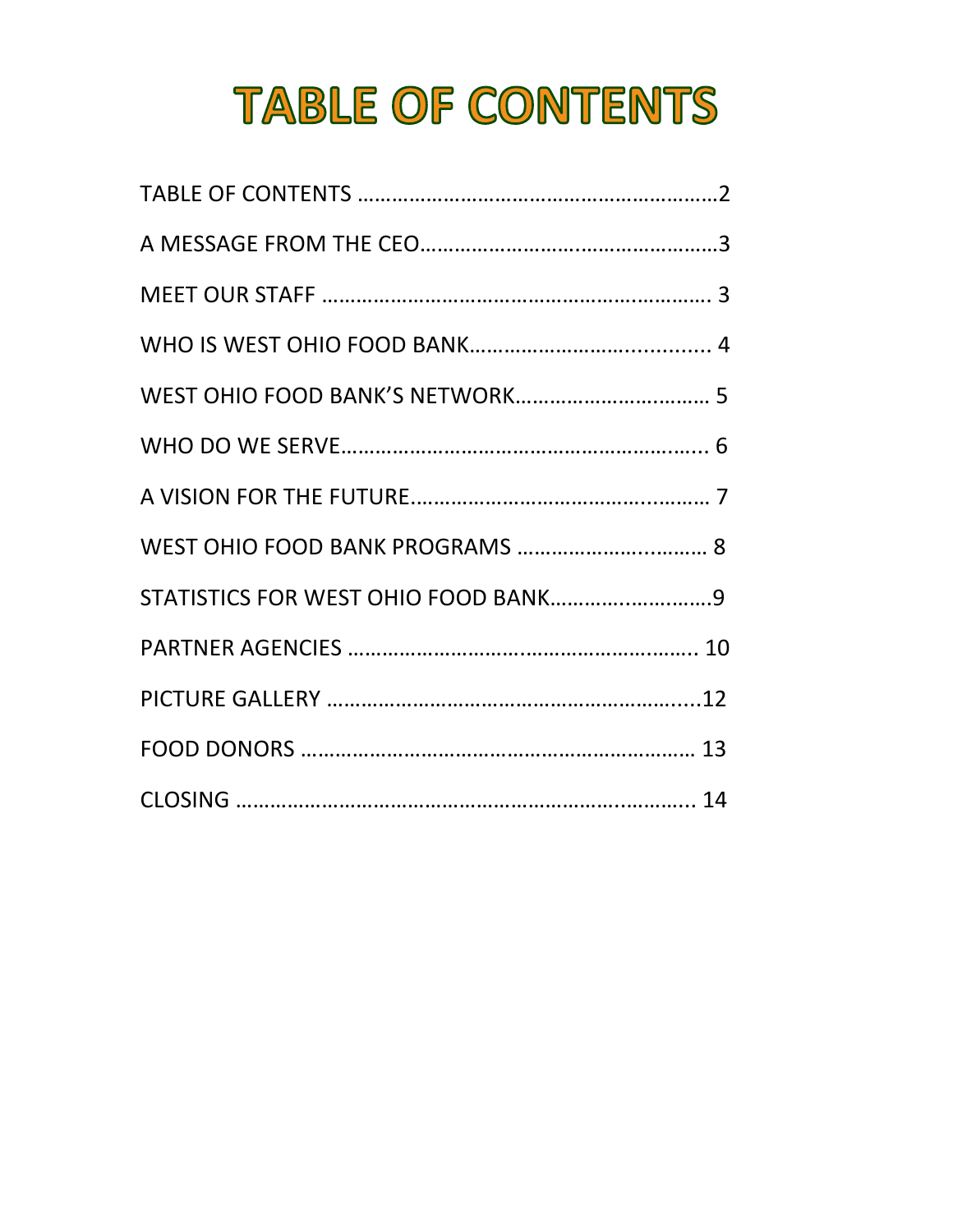## A LETTER FROM THE CEO

A family experiencing food insecurity is often struggling to pay for rent, utilities, medical care and other essential needs—and making difficult tradeoffs that compromise their health while perpetuating a vicious cycle of instability. Together with our partner agencies, the West Ohio Food Bank is working to help people overcome food insecurity and trying to find their way to selfsufficiency. Distributing food and grocery items to people in need through food pantries and meal programs that serve children, adults, veterans, families, and seniors enables the client to take dollars that would be used to purchase food, to be put toward paying rent/mortgages, utilities, and strengthening our economy.

West Ohio Food Bank is addressing hunger by increasing awareness and educating the public about hunger; connecting clients with federal benefits; collaborating with charitable partners at the local level to increase client stability; and, advocating for federal and state programs and policies that support low-income individuals.

While the need in our communities remains high, your support this year enabled the West Ohio Food Bank to make an impact on our neighbors who struggle with hunger. Without generous donors, volunteers and advocates who invest in our mission, none of this would be possible. Thank you!

Linda Hamilton, CEO Teresa Kozarec, Board President

## **BOARD OF TRUSTEES AND STAFF MEMBERS**

### **Board of Trustees**

Teresa Kozarec, President J. Walter Paquin, Vice President Tim Rieger, Treasurer

Anne Lippert, Secretary Jennifer Niese, Board Member Linda Hamilton, Board Member

### **Staff**

Linda Hamilton, Chief Executive Officer Tommie Harner, Chief Operations Officer Tova Brunk, Program Coordinator Aubrey Clarke, Food Sourcing/Facilities Manager Greg Cook, Driver/Warehouse Associate Tiffany Crawford, Finance Director Ashley Gray, Volunteer Coordinator Tim Hamilton, Driver/Warehouse Associate

Ina Mack, Warehouse Associate Taylor Marshall, Warehouse Associate/Driver Rick Nussbaum, Driver/Warehouse Associate Leah Schroeder, Agency Relations Director Jen Snider, Customer Service Specialist Wayne Steed, Warehouse Manager Gary Wise, Driver/Warehouse Associate Ian Wittkamp, Warehouse Associate/Driver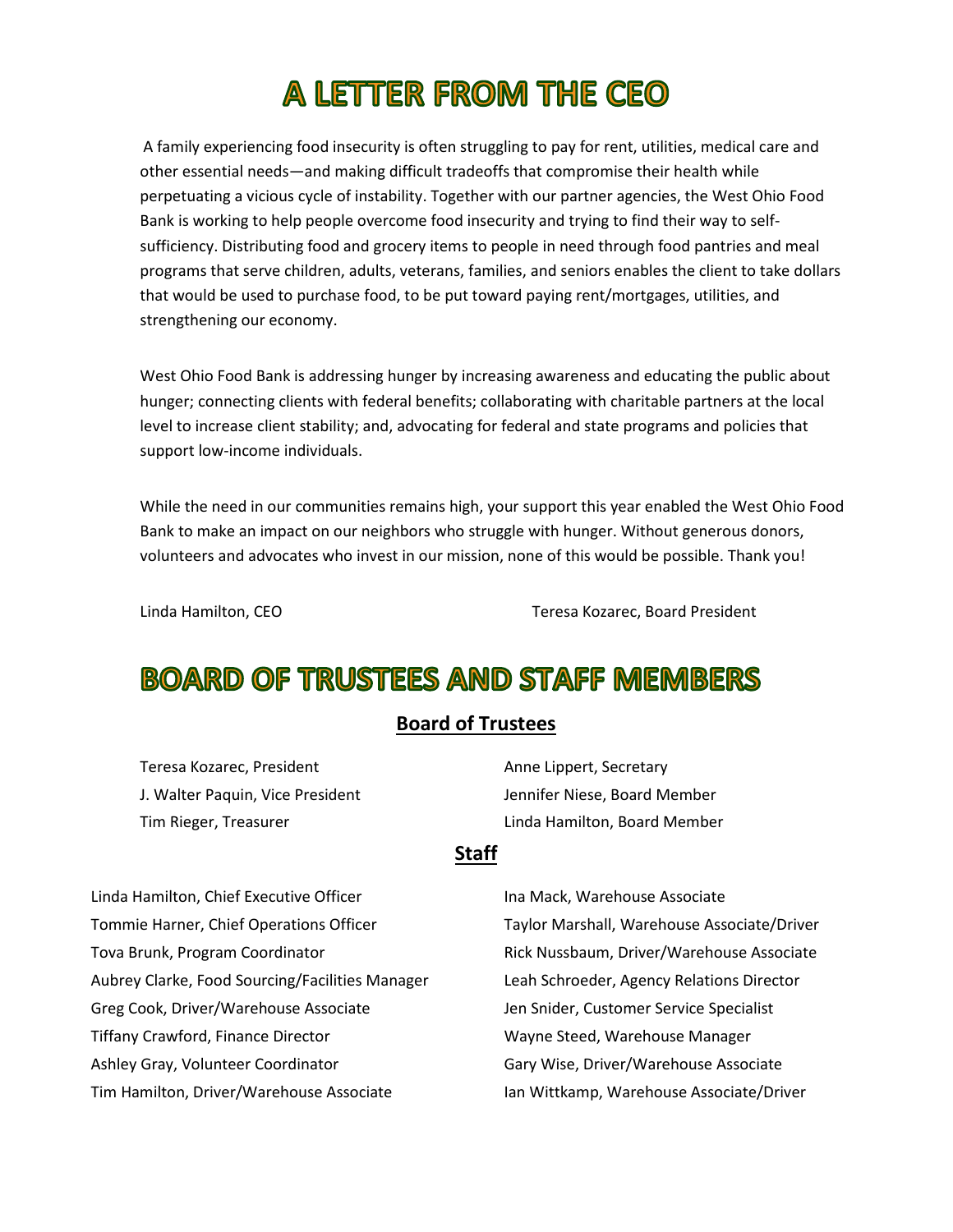## **WHO IS WEST OHIO FOOD BANK?**

## **Mission Statement**

Everyone should have access to healthy, nutritious food. Together with our partners, we provide nutritious food to those in need.



### **Vision Statement**

### Ending Hunger Together

West Ohio Food Bank is the largest food distribution system in West Central Ohio coordinating collecting, warehousing, and distributing food to its network of partner agencies that include:

Emergency food pantries Mobile food pantries Meal sites picture here Shelters After school, rehab programs Backpack programs Senior distribution sites

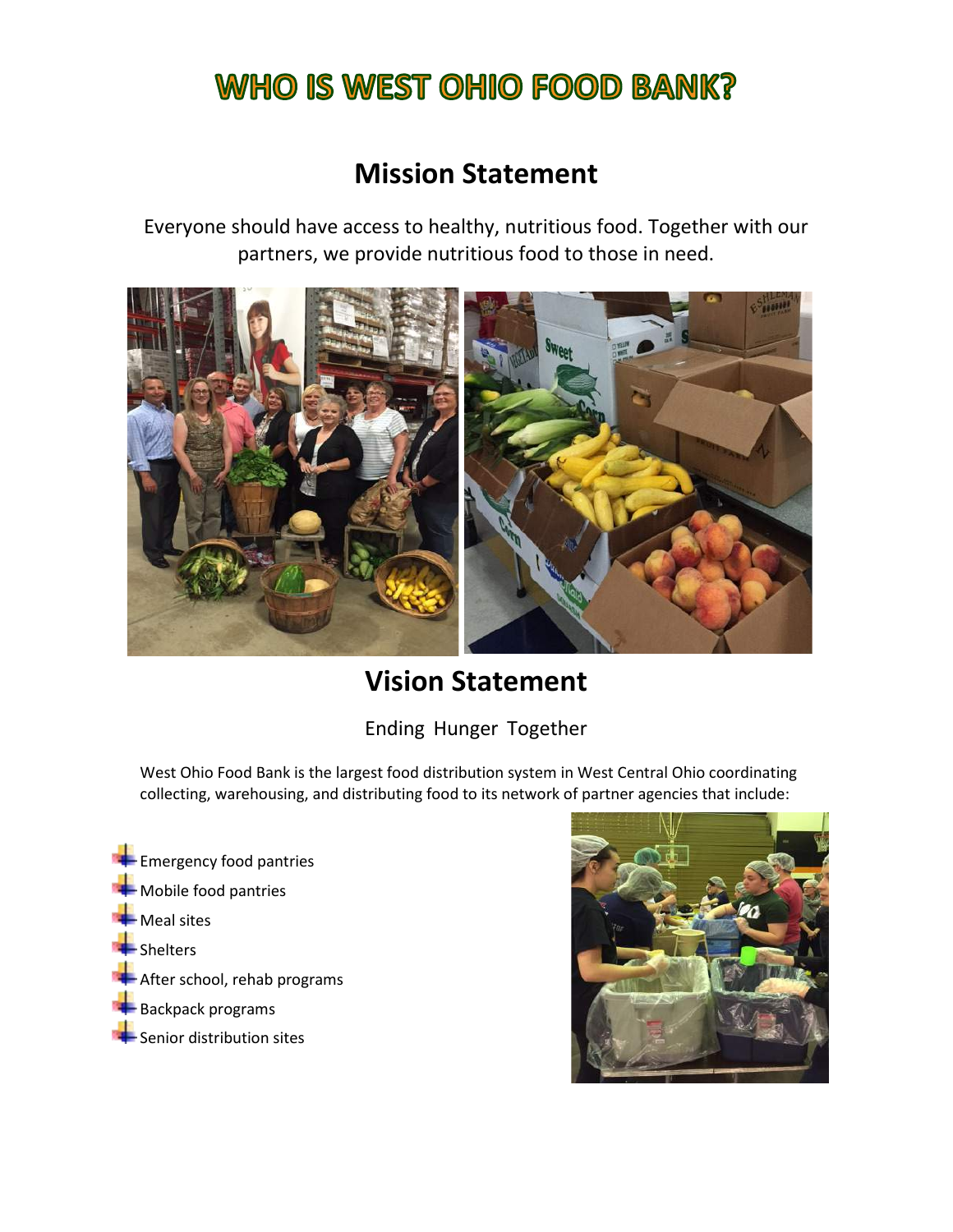## **WEST OHIO FOOD BANK'S NETWORK**

Through the efforts of staff, donors, partners, advocates, volunteers, educators and countless individuals and corporations, we can improve food security among the people we serve.

Together we lead the charge to solve hunger and every day we respond to the hunger crisis in our service area by seeking to provide nutritious food to people in need through our regional network of partner agencies.

In the fiscal year 2017 - 2018, West Ohio Food Bank, along with its partner agencies, and the many volunteers who assist us each day, helped to provide 5,492,908 meals and distributed 6,591,489 pounds of food to people struggling with hunger in the communities we live and work in.

West Ohio Food Bank is a member of numerous organizations. Below are a few examples:

- **Feeding America-** Our national affiliate and nation's largest domestic hunger-relief organization.
- **Ohio Association of Food Banks-** Administers the Agriculture Clearance Program (fresh produce), Ohio Food Program (Shelf Stable Foods), and advocates on behalf of the 12 food banks in the State of Ohio.
- **Ohio Department of Job and Family Services –** Assist in coordination of funding for the Senior Box Program, Commodity Supplemental Food Program (CSFP) and the United States Department of Agriculture (USDA) Commodities for our partner agencies.
- **American Institute of Baking (AIB) –** Third party audit that empowers clients worldwide to elevate their food safety and production process capabilities by developing and delivering application – oriented learning, consulting, and value-added services.



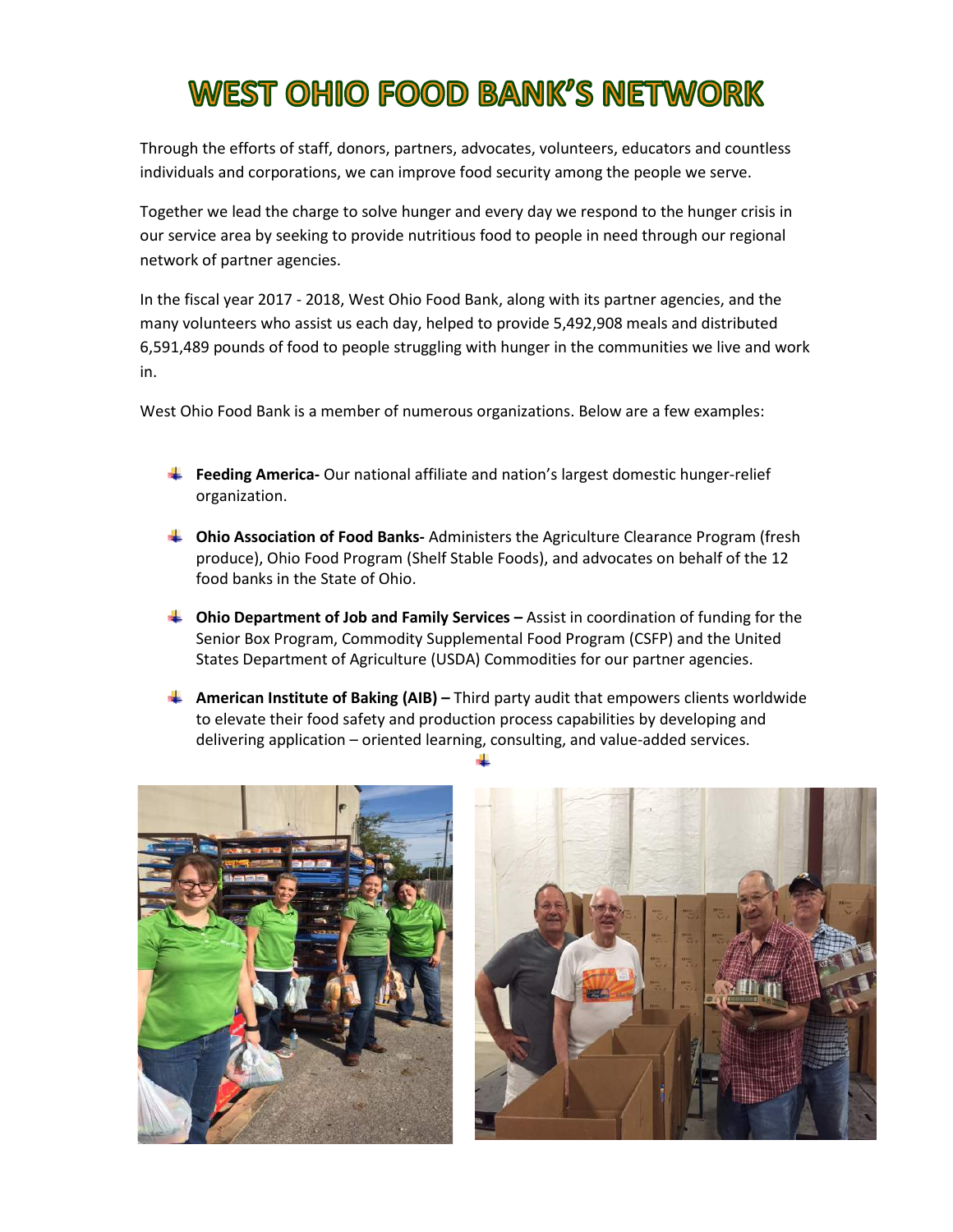## **WHO DO WE SERVE?**

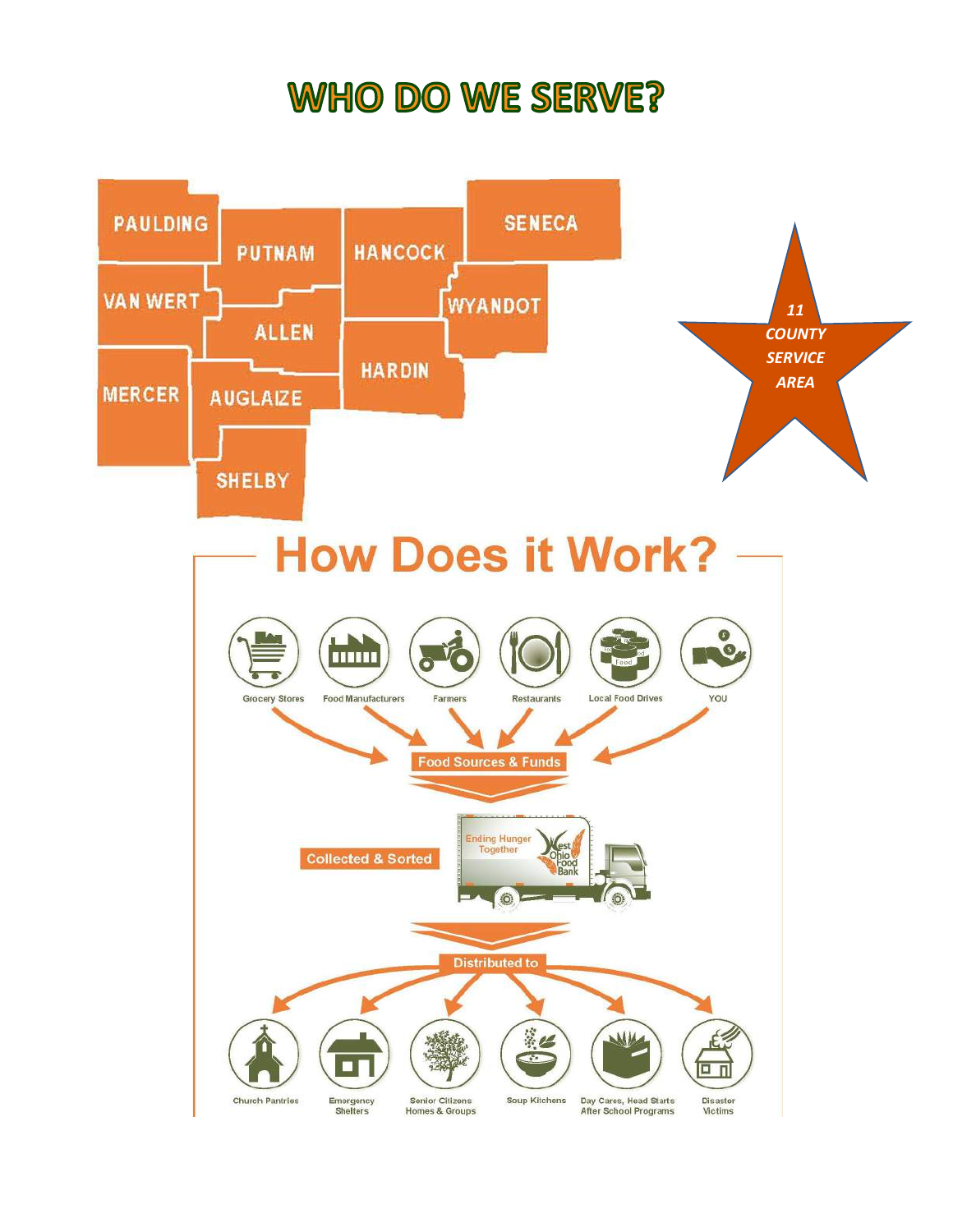## A Vision for the Future

### **Safely source and distribute nutritious food to people in need:**

We will continually explore and implement strategies for sourcing and distributing nutritious food in the safest, most cost effective and equitable way and in increasing quantities.

### **Cultivate programs that reduce food insecurity:**

We will strive to identify solutions that target the root causes of hunger. Specifically, we will support programs that work toward promoting health and food literacy, and building community capacity so that more people are able to consistently access the nutritious food they need to lead healthy, productive lives.

### **Advocate on behalf of people living with food insecurity:**

We will engage with local, state, and federal lawmakers to educate them about hunger in our 11 county area, using information based soundly in evidence and data to promote legislative solutions to fight hunger. In addition, we will mobilize our network of partner agencies on behalf of our mission.

### **Develop and implement a sustainable business model:**

We will develop a disciplined and robust business model that works toward long term revenue growth, prudent cost management, and adequate facilities and technology to ensure that we have the infrastructure necessary to sustainably support the mission now and in the future.

### **Become a preferred organization in the nonprofit sector in our 11 county area:**

We will foster a culture of excellence, provide a fun and rewarding experience, and support the personal and professional growth of our people so that we are a preferred nonprofit organization for which to work, volunteer and support.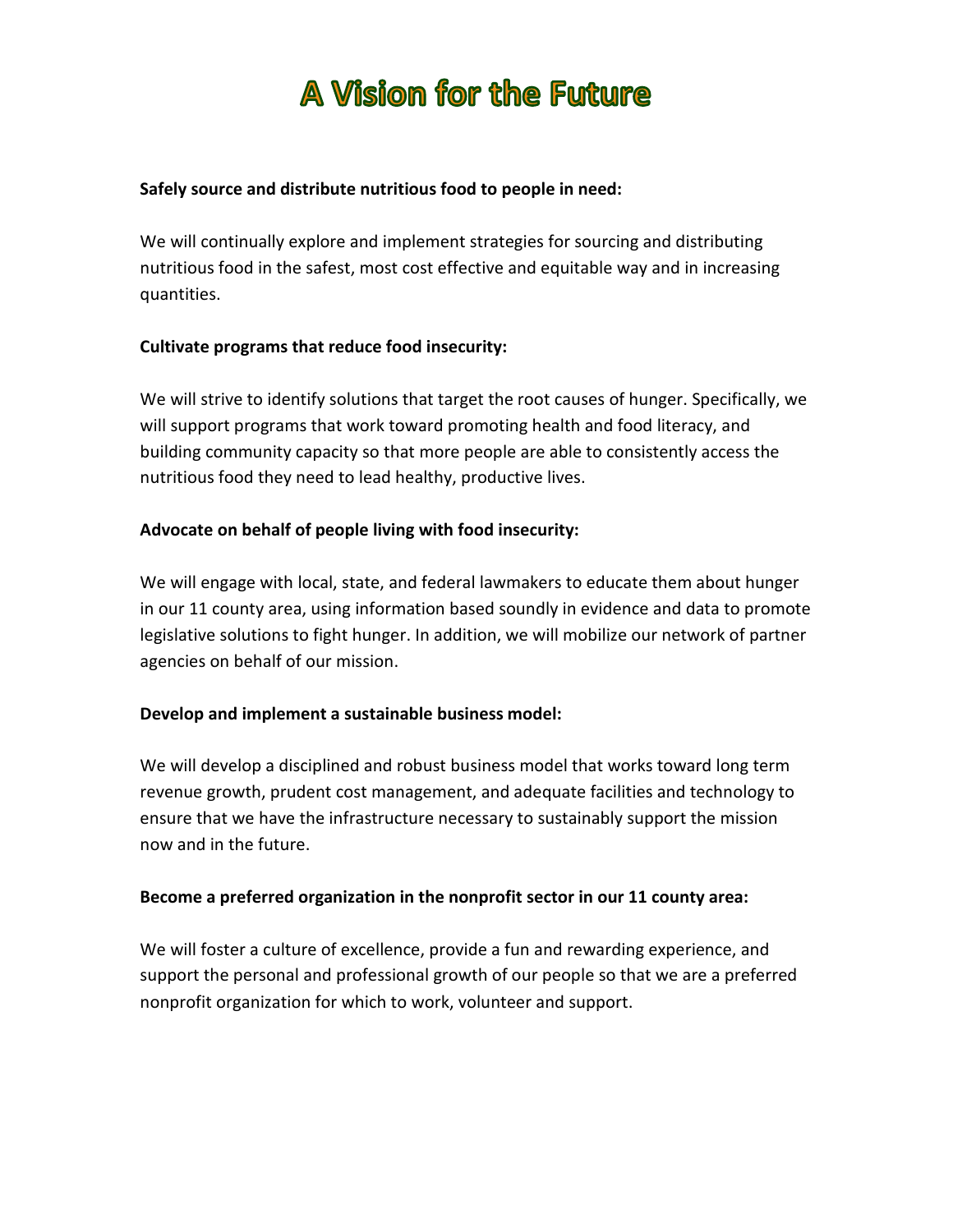## **West Ohio Food Bank Programs**

- **Feeding America Donated Program -** Offers donated foods from national companies, (and national companies with local presence), which may carry a service maintenance charge of up to 19¢ perpound.
- **Fresh Produce Initiative Program (ACP)** Offers unprecedented donations of fresh fruits and vegetables, chickens and eggs from small family farmers throughout Ohio.
- **Ohio Food Program (OFP)**  Offers nutritious, shelf-stable food with high protein items such as peanut butter, ground meats and tuna fish. These items are received throughout the year for emergency pantries and emergency meal sites.
- **USDA- Federal Commodities Program -** Provides a variety of nutritious food items to supplement the "food mix" in meals 'bagged' by emergency providers, or 'served hot' at meals sites provided monthly during the year along with produce when available.
- **Mobile Food Program** Deliver shelf stable and frozen foods up to 10,000 lbs. to designated sites, [i.e., a church or other qualifying non-profit organization can distribute those goods to needy families] in a farmer's market-like atmosphere. This enables groups to meet area needs without needing permanent food storage/distribution facility.
- **Commodity Supplemental Food Program (CSFP) Senior Food Box -** CSFP is a federal funded program for people who are 60+ years of age and whose household income is 130% or less, of the federal poverty guidelines. Each month the WOFB provides a 32-40-pound box of nutritious food to 1,404 seniors throughout the 11-county service area.
- **Weekend Backpack Program -** Students in need are identified by school personnel and typically participate in the free/reduced meal program. These bags were distributed on Fridays including 6 meals and 2 snacks to consume on the weekends.
- **School Pantries** The school pantry on campus is to provide supplemental food resources to chronically hungry students who do not have access to food at home. Four school pantries opened in 2018 (3 in Allen County and 1 in Hancock County).
- **Flood Disaster Relief** During natural disasters, in our 11-county service area, water, cleaning supplies, and food items are provided to partner agencies assisting their community with disaster relief efforts.
- **Free Tax Filing Assistance -** Our tax consultants can assist individuals in filing taxes (make \$65,000 or less) and assist applicants in applying for Home Energy Assistance Program (HEAP), Free Application for Federal Student Aid (FAFSA), Medicaid and Supplemental Nutrition Assistance Program (SNAP) applications.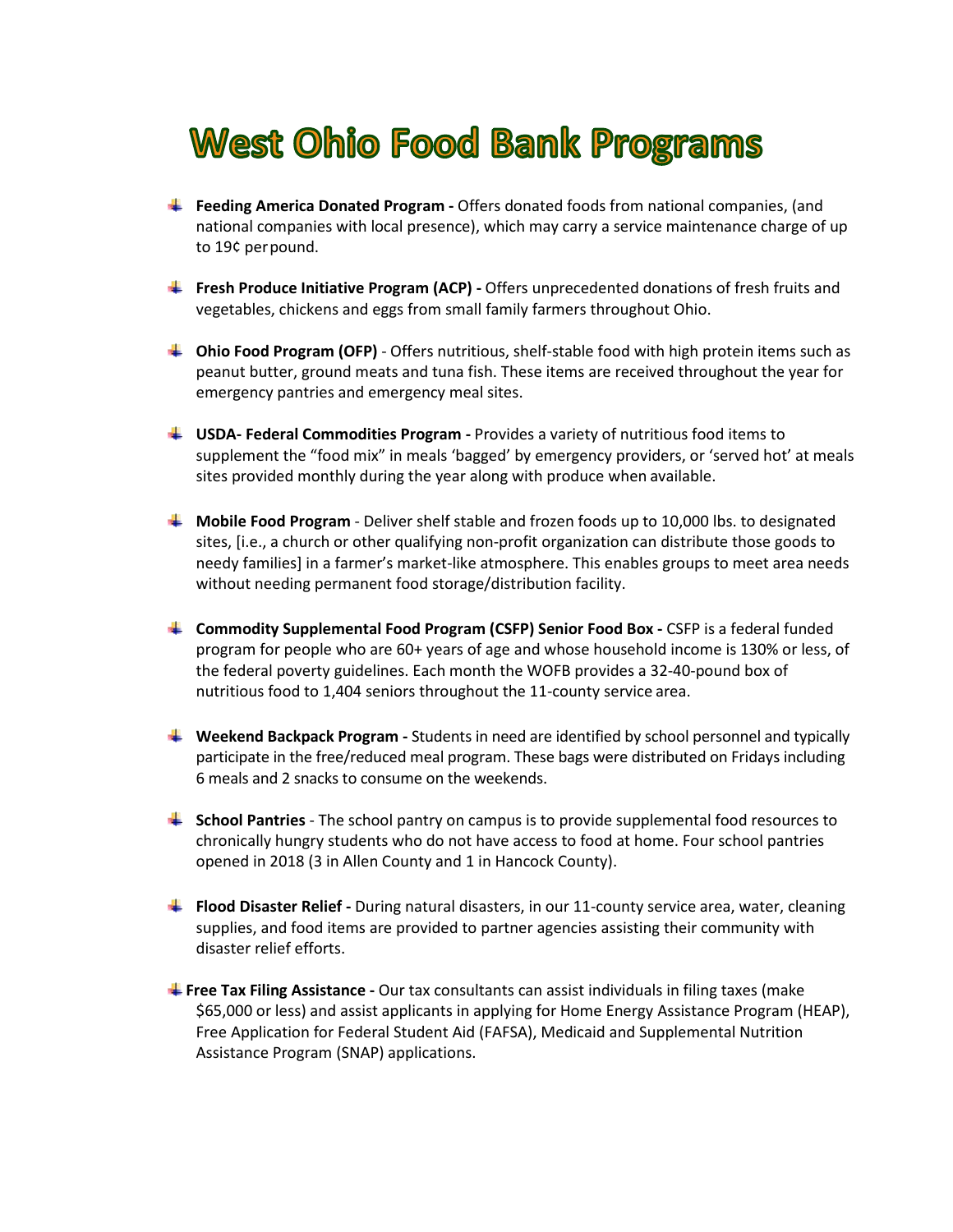## **Statistics for West Ohio Food Bank**

| County                 | Percentage received<br>from county & dist. In<br>county |             | Percentage | SMF Paid by<br>Partner<br>Agencies | Value of Food<br>from KPMG of<br>$$1.68$ per lb. for<br>2018 | <b>Savings to the</b><br>Community |
|------------------------|---------------------------------------------------------|-------------|------------|------------------------------------|--------------------------------------------------------------|------------------------------------|
|                        | Annual                                                  | Annual      |            |                                    |                                                              |                                    |
|                        | Received                                                | Distributed |            |                                    |                                                              |                                    |
| Allen County           | 661,528                                                 | 3,193,073   | 20.72%     | \$119,550.13                       | \$5,364,362.64                                               | \$5,244,812.51                     |
| <b>Auglaize County</b> | 189,166                                                 | 370,380     | 51.07%     | \$25,031.80                        | \$622,238.40                                                 | \$597,206.60                       |
| Hancock County         | 421,695                                                 | 651,827     | 64.69%     | \$121,247.38                       | \$1,095,069.36                                               | \$973,821.98                       |
| Hardin County          | 114,623                                                 | 407,796     | 28.11%     | \$19,211.72                        | \$685,097.28                                                 | \$665,885.56                       |
| Mercer County          | 216,660                                                 | 252,131     | 85.93%     | \$3,403.47                         | \$423,580.08                                                 | \$420,176.61                       |
| Paulding County        | $\theta$                                                | 166,029     | $0.00\%$   | \$9,068.96                         | \$278,928.72                                                 | \$269,859.76                       |
| Putnam County          | 72,450                                                  | 204,847     | 35.37%     | \$26,195.69                        | \$344,142.96                                                 | \$317,947.27                       |
| Seneca County          | 135,034                                                 | 433,507     | 31.15%     | \$42,215.92                        | \$728,291.76                                                 | \$686,075.84                       |
| Shelby County          | 285,095                                                 | 462,425     | 61.65%     | \$19,204.48                        | \$776,874.00                                                 | \$757,669.52                       |
| Van Wert county        | 233,135                                                 | 289,864     | 80.43%     | \$18,450.65                        | \$486,971.52                                                 | \$468,520.87                       |
| Wyandot County         | 102,729                                                 | 159,610     | 64.36%     | \$5,077.94                         | \$268,144.80                                                 | \$263,066.86                       |

Thank You Volunteers!

339 Volunteers

5,112 Volunteer Hours

Value of Volunteer Service \$126,215

(\$24.69 per volunteer hour)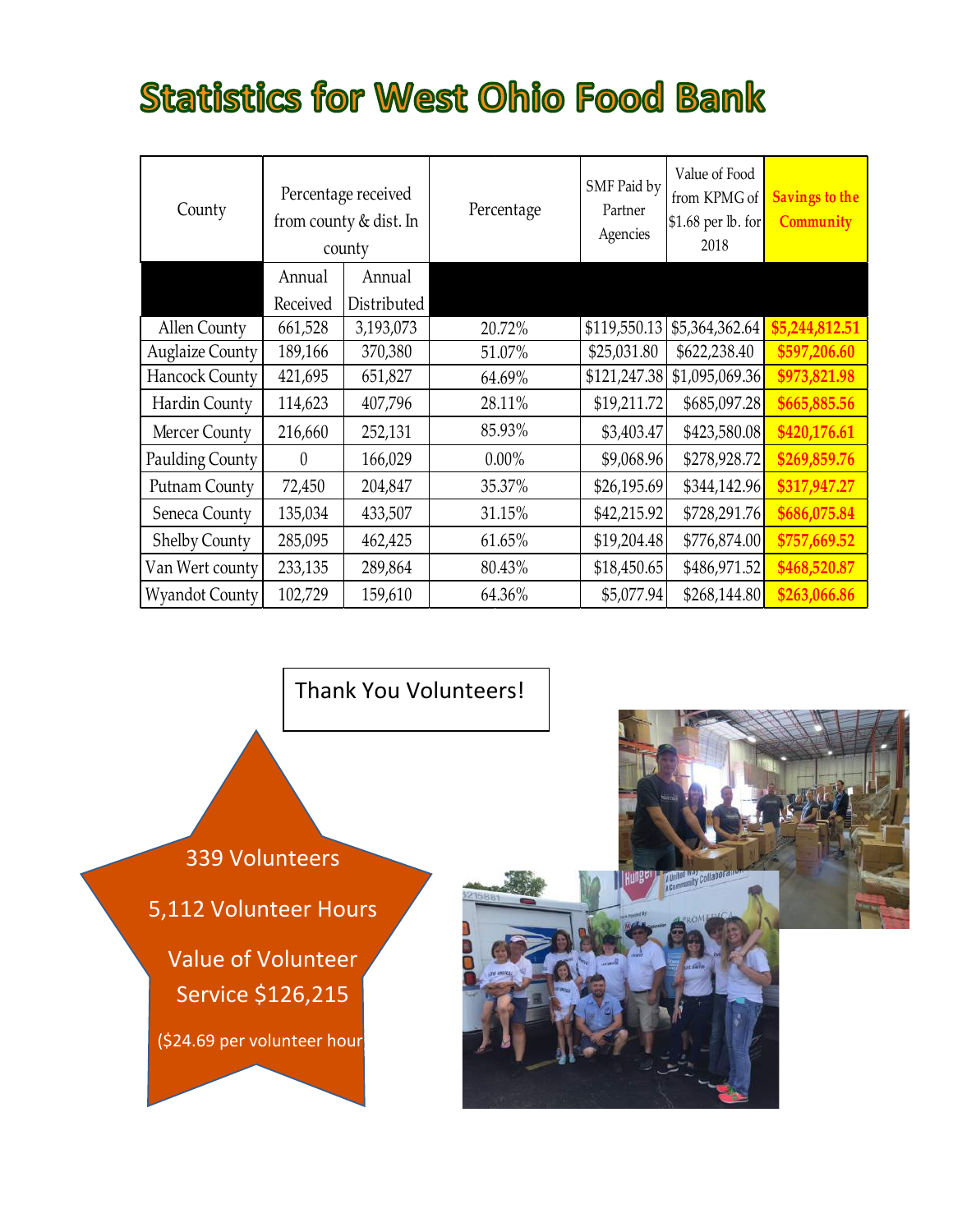## 2017 – 2018 Partner Agencies

#### **Allen Co. Pantries**

Adventist Food Pantry Allentown UMC Food Pantry Bradfield Center Pantry Cairo UMC Christian Heritage Food Pantry Churches United Pantry Compassion 2 Action County Line Church of the Brethren Good Ground World Ministries Grace Church Pantry Heartbeat of Lima In Faith Ministries Judah Enterprises (New Life Church International) Mizpah Salvation Army Food Pantry SMC Resource Center St. Vincent DePaul Food Pantry The Ohio State Lima Pantry Veterans Food Pantry

#### **Allen Co. Mobile Pantries**

Cable Rd. Alliance Church Crossroads COG Grace Baptist Mobile Pantry Harrod UMC Lima 1st Church of the Nazarene Shawnee UMC Spencerville UMC Teens for Christ WOFB Feed a Friend

#### **Allen Co. Meal Sites**

Bradfield Community Center Christian Corner Community Center Judah Enterprises (New Life Church International) Only Believe Lima Community Meal Trinity UMC

#### **Allen Co. Shelters**

Crossroads Crisis Center Family Promise Guiding Light Ministries Resting Place

#### **Allen Co. Program Sites**

Bradfield Center Changing Seasons Coleman Union Square Apartments Connected Hands Baby Project Elderly Day Care Center House of Grace Kids Summer Breakfast Program- St. Peter Lutheran Lima UMADAOP Mizpah AfterSchool Program UMADAOP Phoenix Cortland UMADAOP Phoenix Union Restoration House of Lima, Salvation Army/After School

#### **Allen Co. Backpack Programs**

Backpack Lima City Schools Meals'til Monday- Allen East Meals'til Monday-Bath Meals'til Monday- Delphos Meals'til Monday- Elida Meals'til Monday- Perry Meals'til Monday-Spencerville The Give Back Program-Delphos

#### **Auglaize Co. Pantries**

Agape Food Pantry CH-KI-LO Food Pantry Impact Mt. Tabor UMC Victory Center Auglaize Co. Mobile Pantries Salem United Methodist Church Wapak 1st UMC

#### **Auglaize Co. Meal Sites**

Breaking Bread Community Meal Grace UMC Comm. Dinner Loaves & Fishes

Auglaize Co. Supplemental Changing Seasons Auglaize

#### **Auglaize Co. Backpack Programs**

Meals'til Monday Cridersville

#### **Hancock Co. Pantries**

CHOPIN Hall FP Good Hope Lutheran Church-Summer Food Program Lutheran SS of NWOH Salvation Army

#### **Hancock Co. Mobile Pantries**

CHOPIN Hall Mobile Pantry Good Hope Lutheran Mobile First Lutheran Church Feed A Friend (WOFB) Zion UMC Mobile

#### **Hancock Co. Meal Sites**

Salvation Army Meal Site

#### **Hancock Co. Backpack**

**Program** Backpack Arcadia Feed A Child (Findlay City Schools) Backpack Cory Rawson Backpack Liberty Benton

#### **Hardin Co. Pantries**

Alger Home Missions Forest-Wharton Community Food Pantry Kenton Full Gospel Bread of Life Neighborhood Opp. Center Victory Chapel of Praise

#### **Hardin Co. Shelters**

Crossroads Crisis Center

#### **Hardin Co. Program Sites**

Kenton UMADAOP Souper Supper

#### **Hardin Co. Backpack**

Backpack Program Kenton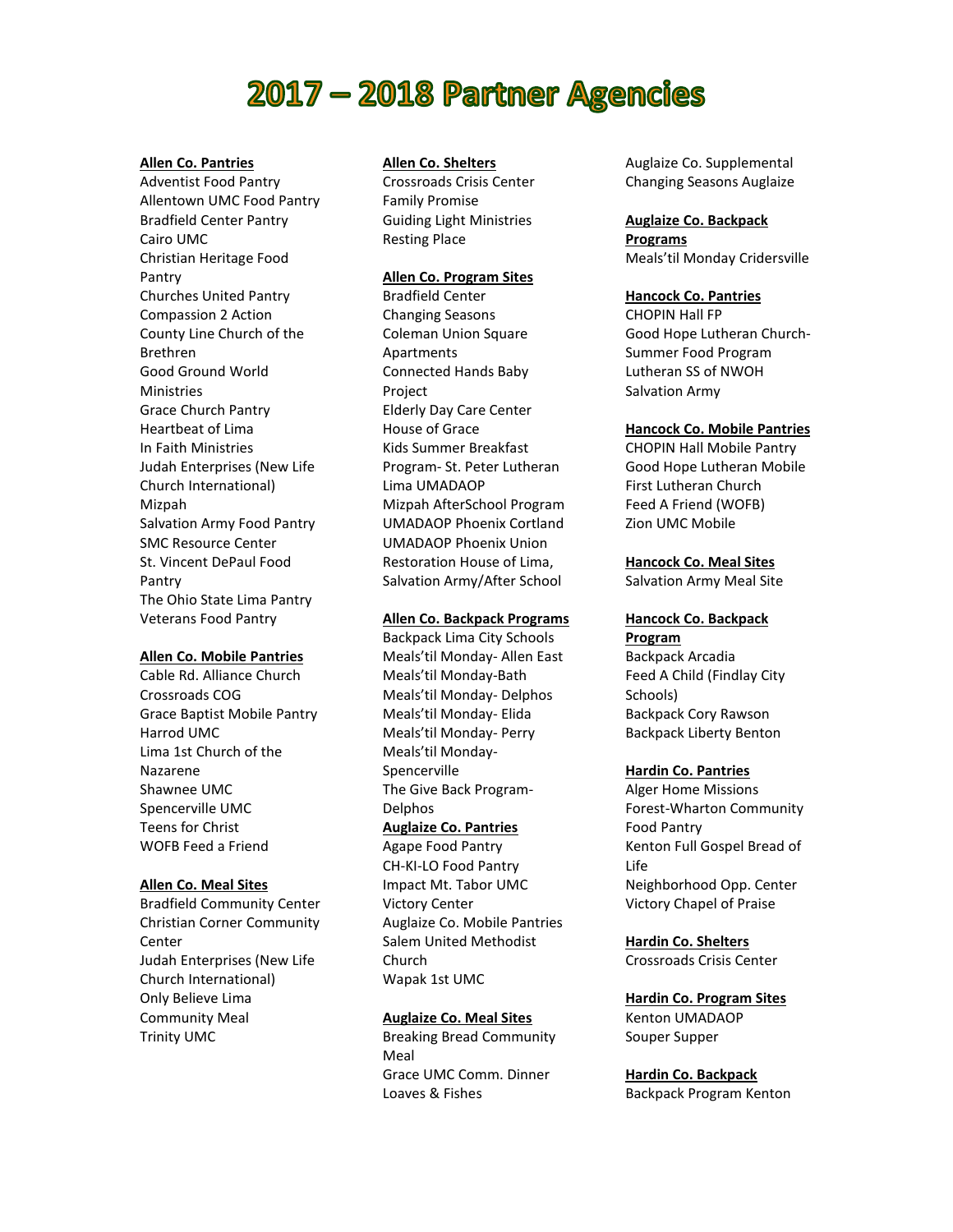#### **Mercer Co. Pantries**

North American Indian Center (NAICC) Our Home Family Resource Center

**Mercer Co. Mobile Pantries** WOFB Feed a Friend Agape Distribution

#### **Mercer Co. Program Site**

Choosing Life Pregnancy Center

#### **Paulding Co. Pantries**

Auglaize Chapel Church of God Caring and Sharing Food Pantry Grover Hill Food Pantry Payne St. Paul Food Pantry Rainbow Ministries

#### **Paulding Co. Meal Sites**

Rainbow Ministries Community Meal

#### **Putnam Co. Pantries**

Circle of Friends Food Pantry Leipsic Food Pantry Lord's Pantry Ottawa Food Pantry Putnam County Community Thrift Store

**Putnam Co. Mobile Pantries** Miller City St. Nicholas

#### **Putnam Co. Backpack**

Bless A Bulldog (Backpack Columbus Grove) Knap Sack (Backpack Ottawa)

#### **Seneca Co. Pantries**

A Little Faith Ministries Attica Community Food Pantry Bloomville Food Pantry Christ's Church at Tiffin Fish of Tiffin Flat Rock Homes Harmony Food Pantry Pantry Plus of Seneca County Republic UCC Food Pantry Salvation Army Tiffin

#### **Seneca Co. Mobile Pantries**

Knights of Columbus Mobile Fostoria Church of God Mobile Pantry

#### **Seneca Co. Meal Sites**

Feed My Kids Summer Program Salvation Army Tiffin

#### **Seneca Co. Program Sites**

Flat Rock Homes New Housing Ohio Clay New Housing Ohio Morrison New Housing Ohio The Cottage New Housing Ohio Wentz Salvation Army After School Program

### **Seneca Co. Backpack**

Backpack Tiffin

### **Shelby Co. Pantries**

Agape Distribution Alpha Center Pantry Fish Pond Food Pantry House of Prayer Salvation Army

**Shelby Co. Mobile Pantries** Lockington UMC

#### **Shelby Co. Meal Sites**

Alpha Center Meal Site Holy Angel's Soup Kitchen Salvation Army Meal Site

#### **Shelby Co. Backpack**

**Programs** Jackson Center Botkins

#### **Van Wert Co. Pantries**

Pentecostal Bethlehem Food Pantry Pioneer Christian Food Pantry Salvation Army Trinity Friends Food Pantry Van Wert UMC Co-Op

**Van Wert Co. Shelters**

Crisis Care Line

**Van Wert Co. Program Sites**

Challenged Higher Drop in **Center** 

#### **Wyandot Co. Pantries**

Liberty Freedom Center Open Door Resource Center TWL

#### **Wyandot Co. Meal Sites**

Open Door Comm. Meal TWL Community Meal

**Wyandot Co. Program Sites** TWL Summer Food Program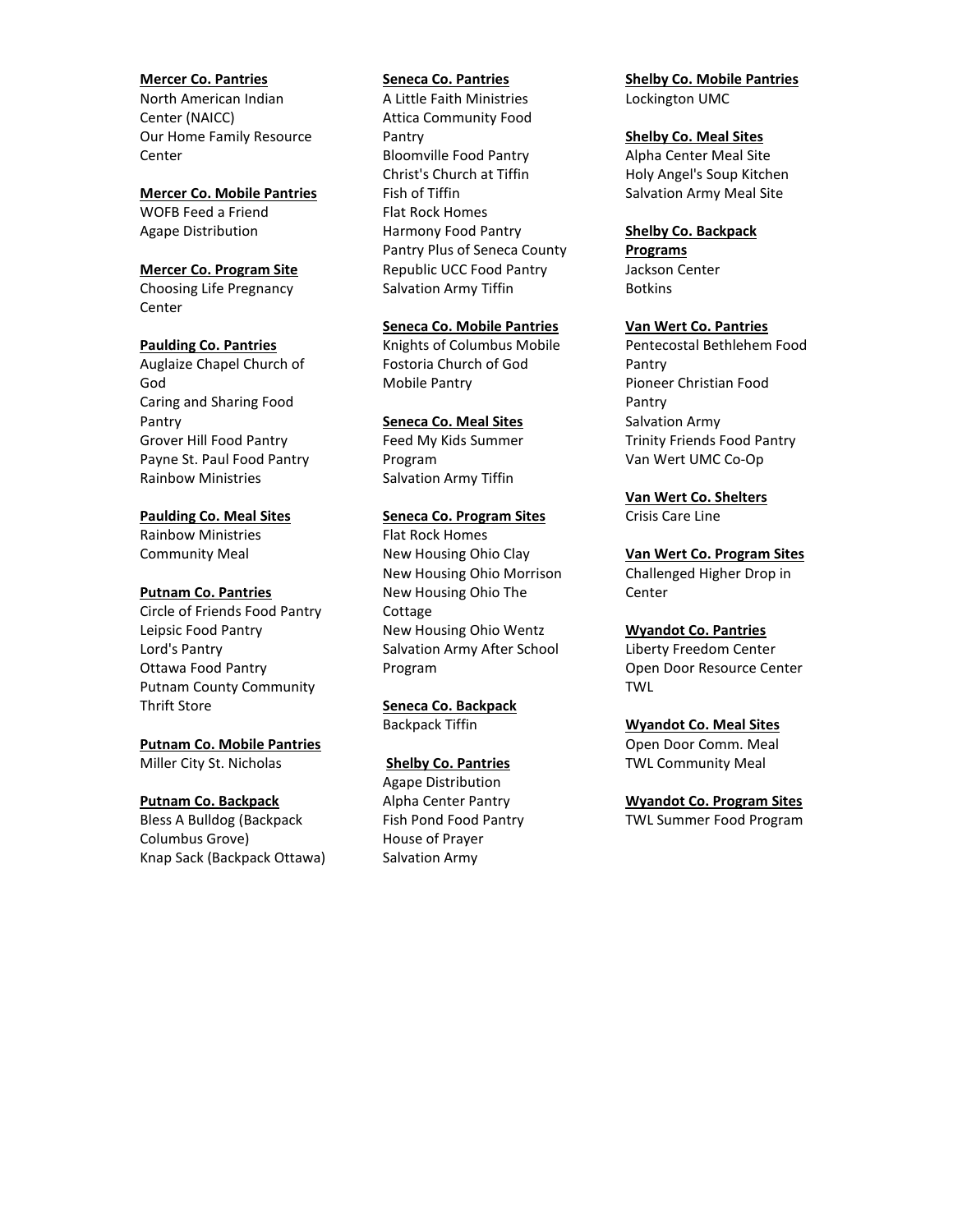















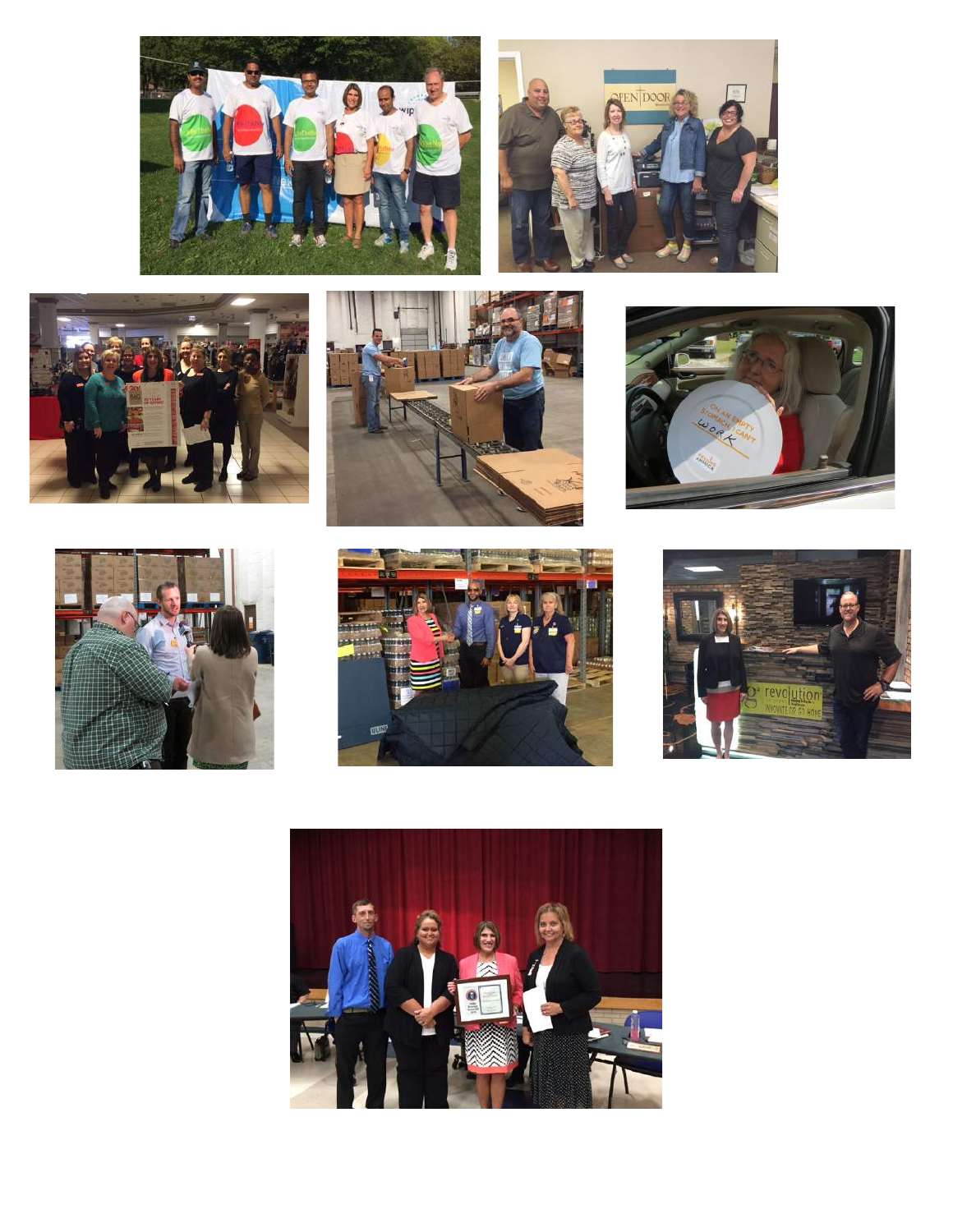### **FOOD DONORS**

Aldi's Armour Ekrich Atlantic Barilla America Basic Grain Products Inc. Beckman Gast Bob Evans Campbell Soup Supply Co. Carder Farms LLC Cargill Clorox Company Community Markets Con Agra Foods Logistics Continental Express Inc. Cooper Farms Elletts Farms Eshleman Fruit Farms Faygo Beverages Fresh Encounter

Freshway Foods Linda Fruith General Mills Hearthside Food Solution Todd Hoger Kellogg Snacks Kettle Creation Kroger Lakeview Farms Mars Chocolate North America Marsh Supermarkets Meijer McLane McLane Global Mid-Ohio Food Bank Midtown Market Miller Poultry Miscellaneous Local Donors Moeller Trucking, Inc.

Ohio Association of Foodbanks Onion Boy Inc. Panera Bread Proctor & Gamble Mfg. Co. Quaker Beverage Ralcorp Refrigerated Dough Chief's Ruler Foods Save-A-Lot Shawnee Alliance Church Sheets Farm St. Rita's Hospital Tyson Allen County U.S. Postal Service Hancock County U.S. Postal Service Walgreens Walmart Wrightway Food Service Inc.